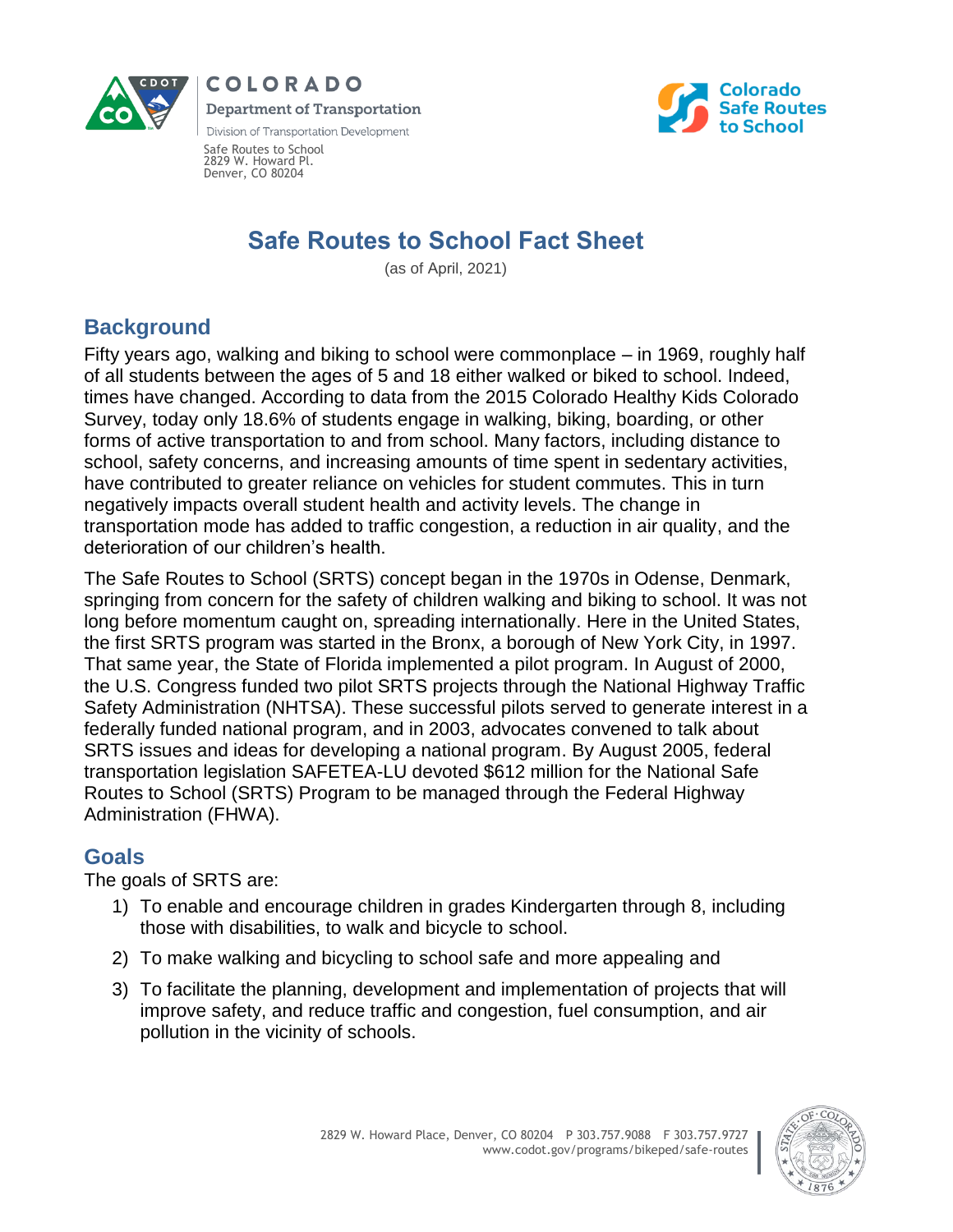### **Program Foundation**

Communities use different approaches to make it safer for children to walk and bicycle to and from school and to increase the number of children doing so. The Colorado Safe Routes to School (CSRTS) program was designed around key components put forth by the Safe Routes Partnership, a national organization working to advance safe walking and rolling to and from schools. These components provide an organizing framework and are known as the five E's. They include Encouragement, Education, Enforcement, Evaluation, and Engineering. In recent years a 6th E, Equity, was added to bring the focus towards creating healthy, thriving communities for people of all ages, races, ethnicities, incomes, and abilities.

In June 2020, the Safe Routes Partnership dropped Enforcement from the framework, replacing it with Engagement. The Colorado Safe Routes to School program is committed to revisiting the E's presented in its Strategic Plan to reflect the value of equity and engagement in SRTS projects across Colorado, and to consider how enforcement is related to CSRTS. We encourage all communities to consider project components holistically. Depending upon project circumstances, plans may not necessarily need to exclude enforcement.

#### **Organizing Framework Descriptions**

- **ENGAGEMENT** is the foundation and starting point of all Safe Routes to School initiatives. Engagement is about listening to a potential project's most impacted community members—the students—as well as families, teachers, school leaders, and community organizations. Engaged coalitions work to identify the issues they are facing in their community and thereby help build intentional and strong program structures.
- **EDUCATION** provides students and community members bicycle and pedestrian safety skills and awareness, as well as knowledge of the broad range of benefits afforded by walking and bicycling to school. Educational programs and initiatives may include bicycle and pedestrian safety education curriculum and workshops, and hands-on activities that enable a child to practice in a facilitated, "real world" setting such as through bicycle rodeos or simulated traffic crossings.
- **ENCOURAGEMENT** helps to inspire students and parents to try bicycling and walking to school, and to make active transportation a regular part of their routines. Encouragement incorporates special events such as Walk or Bike to School Days, as well as ongoing activities and promotions like SRTS walking/biking route maps, Bicycle Trains, and Walking School Buses.
- **ENFORCEMENT** intends to encourage all road users to obey traffic laws and to share the road safely. While school crossing guards, police involvement, and policies that encourage walking and biking to school can all be contributors to this goal, the desired outcomes may equally be accomplished through engagement activities.
- **ENGINEERING** is a key element that enables more children to walk and bike to school safely by addressing the specific needs of a school. Engineering activities

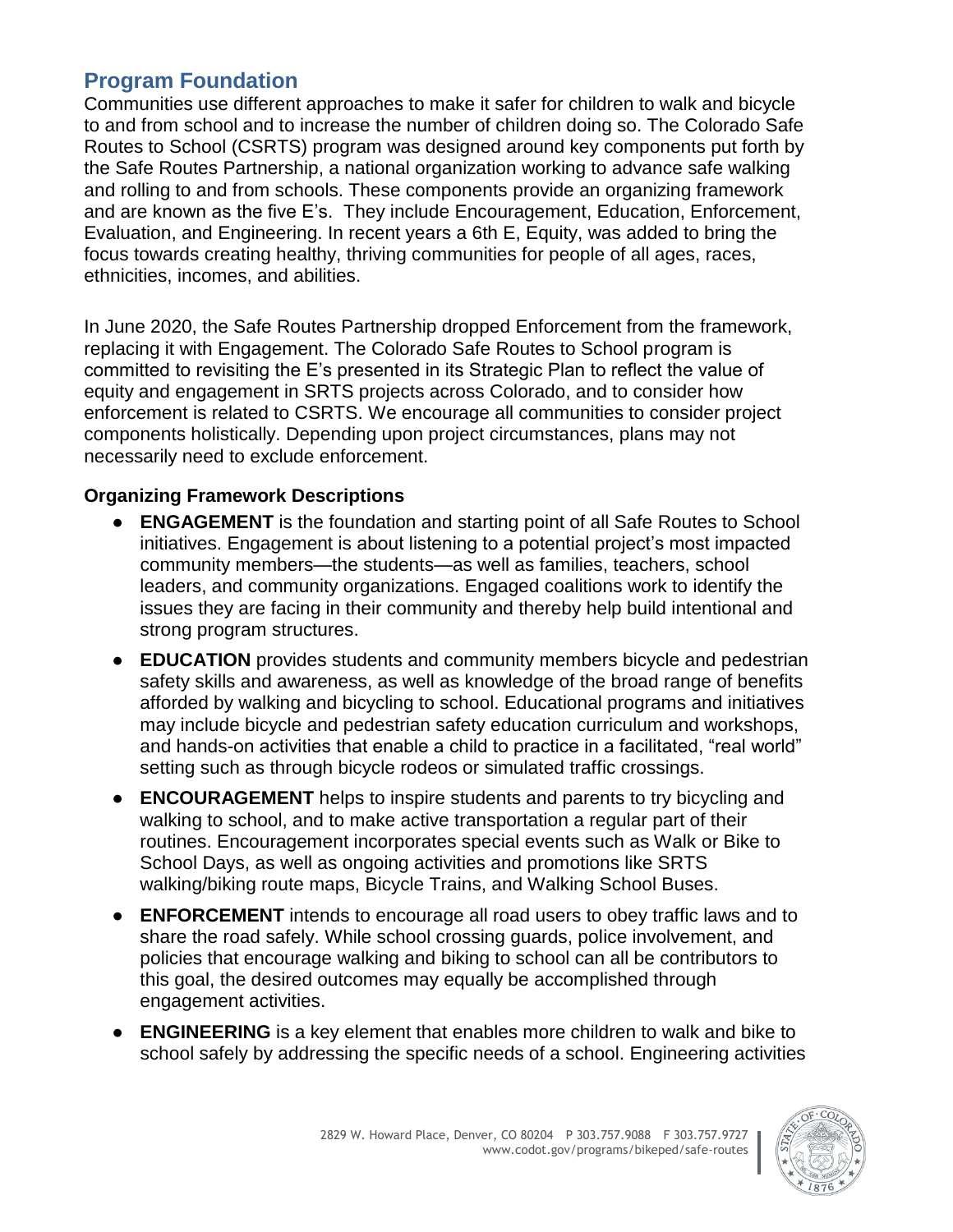may include replacing or adding sidewalks, installing pedestrian activated signals, creating bike lanes, school zone signs, etc., to help achieve school goals.

- **EVALUATION** helps to identify specific issues that pose barriers to students walking and bicycling to school and monitoring trends over time in order to ensure that initiatives are effective. Evaluation includes assessing which approaches are accessible; ensuring that a program or initiative is decreasing health disparities and increasing equity; identifying unintended consequences or opportunities to improve the effectiveness of approaches for specific communities.
- **EQUITY** is present in all the E's, specifically supporting the goal of ensuring that Safe Routes to School initiatives and resources benefit all demographic groups. Equity recognizes that different people have their own unique barriers when it comes to benefiting from Safe Routes to School initiatives, and that communities may be disproportionately impacted by health, safety, and transportation inequities, among other obstacles. With this mindset, a key focus on Equity means paying particular attention to ensuring safe, healthy, and fair outcomes for students with disabilities, low-income students, Native American students, students of color, female students, LGBTQ students, students whose families speak a language other than English, homeless students, and other demographic groups.

# **Funding**

Funding of the Safe Routes to School program has evolved since its inception. Beginning in 2005 and through 2012 and again in 2014, the Safe Routes to School Program was 100% federally funded under the federal transportation bill known as SAFETEA-LU. Under SAFETEA-LU, each state was guaranteed at least \$1 million each year for five years for the Safe Routes Program. This was considered a Federal Aid program and required the administration and oversight as such.

While under SAFETEA-LU, this 100% federally funded program required no match. Projects funded in FY2013 were funded with moneys from the new federal transportation bill, MAP-21, as approved by the CDOT Transportation Committee on a one-year basis. In order to be considered for funding, these projects required a 20% cash match from the applicants.

The Fixing America's Surface Transportation Act, or the FAST Act, signed into law in December 2015, continued the SRTS program but did not dedicate specific funding for the program. For projects selected in FY2015, funding came from Colorado state appropriated funds in the amount of \$700,000 for non-infrastructure projects only. There was not a match requirement and the geographic distribution criteria was not applied. Consideration was given to schools with greater than 50% eligible free and reducedprice students.

SRTS projects are still eligible for funding under all highway programs. Colorado's resolution directed the Office of Financial Management and Budget (OFMB) to find funding for the Colorado SRTS program where it is able. Currently, Surface

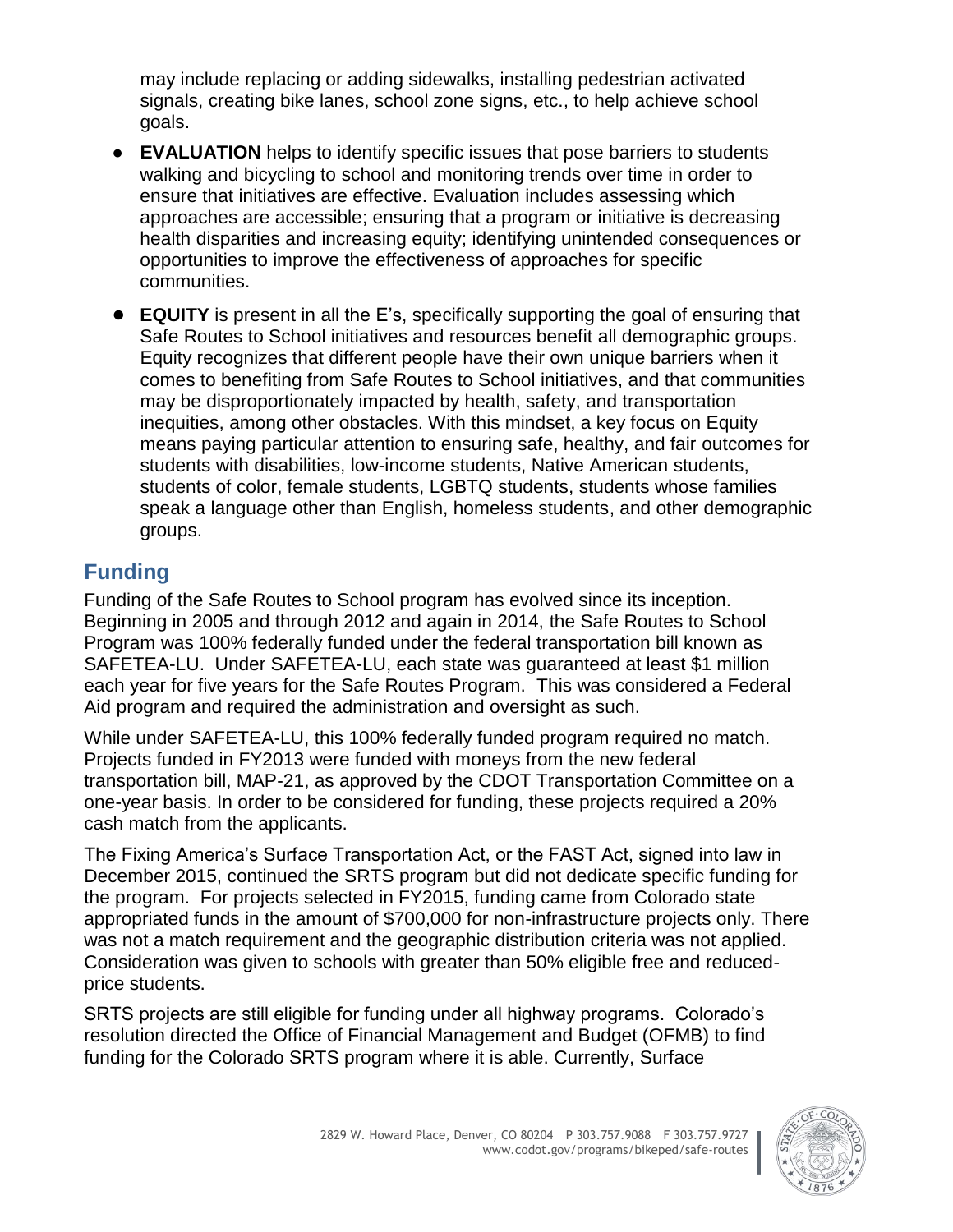Transportation Block Grant Program (STBG) funds are being used to fund FY2021 projects. A 20% cash match from the local agency is typically required for these projects. Shortly after releasing our call for FY 21 Safe Routes to School Projects however, the decision was made to earmark approximately \$2M of \$7M available for grants to support communities experiencing hardships due to COVID by covering 100% of the project budget. In order to be considered, the applicant had to meet initial eligibility by demonstrating a 75% or higher Free and Reduced Lunch Rate at *each* school they plan to work with and demonstrate how COVID has *financially* impacted the community within the narrative sections of the online application.

According to FHWA guidelines under SAFETEA-LU, it was originally required that not less than 10% and not more than 30% of total funding was allocated for noninfrastructure projects. Remaining funds were allocated toward infrastructure projects and staffing a full-time Safe Routes Coordinator position at CDOT. This requirement was eliminated with passage of HB14-1301. For years 2006-20`8, infrastructure projects have received 77.4% of funding, and non-infrastructure 22.6%.

In addition to federal requirements, Colorado statute previously required funds to be distributed based in proportion to the geographic distribution of K-8 student population. HB14-1301 eliminated this requirement. In Colorado, approximately 75% of the projects have been awarded to urbanized areas (MPOs) and 25% in rural areas (TPRs). There is not a formula that provides funding for every TPR.

Colorado's apportionment has ranged from \$1.0M in 2005 to a high of \$3.02M in 2011. SAFETEA-LU funding was available for SRTS through 2012 when the new transportation bill was authorized, MAP-21. Under MAP-21, Colorado SRTS infrastructure projects were combined with other programs and included within the Transportation Alternatives Program (TAP). Because the amount of Federal funding for TAP was reduced from the level formerly allocated to Transportation Enhancement (TE), the CDOT Transportation Commission decided not to designate a specific portion of TAP funds for SRTS past FY13. Therefore, funds available for projects in FY14 were the remaining SAFETEA-LU funds resulting from project savings or project withdrawals.

#### **Grant Management**

The CSRTS Program is managed through the CDOT Bike/Ped/Scenic Byways Section of the Multi-modal Planning Branch in the Division of Transportation Development. CSRTS funds are awarded through a statewide competitive process.

CSRTS developed an application to solicit project proposals from statewide stakeholders. In order to apply, applicants must be a political subdivision or tribal entity of the state. Nonprofits can apply by partnering with the school district or local government for the administration of the program. The applicant must demonstrate their project need through data, narrative and budget while also demonstrating project support within the community.

A nine-member Advisory Committee, which is appointed by the CDOT Executive

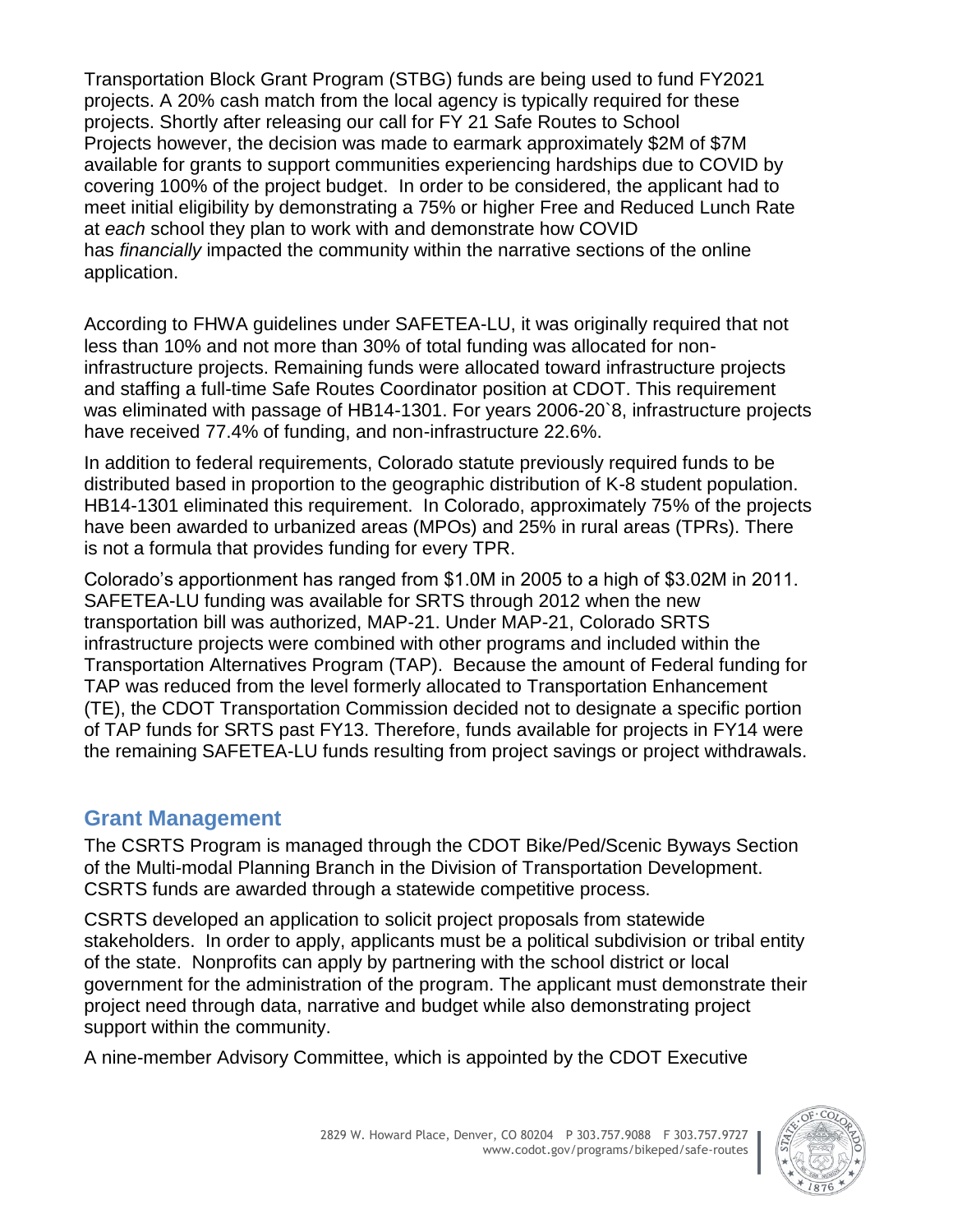Director, reviews and scores all applications and recommends projects to be funded. All capital project applications are also reviewed by appropriate CDOT regions for feedback to the Advisory Committee on the project including pricing, timeline, and issues around right-of-ways and easements.

The timeline for releasing the projects to contracting them takes about 9-10 months. Non-Infrastructure Grantees have two years to complete their projects while Infrastructure Grantees have three years for completion. Once selected, the infrastructure projects are managed by the CDOT region offices. All other projects are managed within the CDOT Bicycle/Pedestrian Unit.

From 2005 through 2021, 560 applications have been received from all regions of the state requesting \$80,008,837 million in funding. One hundred thirty-eight (136) infrastructure projects and 145 non-infrastructure projects (including 3 statewide projects – bicycle/pedestrian curriculum, classroom curriculum related to bicycling and walking that match to the state education standards, and a current project to develop SRTS coalitions in five communities across the state) were awarded \$36,303,932.

# **Projects**

CSRTS funds two types of projects:

- Infrastructure (capital) such as lighting, street striping, bicycle racks, sidewalks, signing, etc. In addition to these capital improvements, all infrastructure projects must also complete an educational component in their award.
- Non-Infrastructure (education, encouragement, and enforcement) programs.

Education projects may include pedestrian safety training, bicycle safety training. Encouragement may be bike rodeos, walk/bike to school day.

### **Strategic Plan**

The [Colorado Safe Routes to School Strategic Plan](https://www.codot.gov/programs/bikeped/safe-routes/assets/archives/fiscal-year-2017-documents/csrts-external-strategic-plan-2017-2022) is a five-year plan that began in 2017 and continues through 2022. This thorough plan articulates how CSRTS can comprehensively get more children walking and bicycling to and from school. Vetted by the plan's Project Team and CSRTS Advisory Committee, a central focus of this plan's development was to solicit and listen to the diverse voices of stakeholders across Colorado. The Project Team further researched best practices in other states, then considered what could be replicated and optimized in Colorado. Outlined below are the five key goals of the Strategic Plan, as well as brief examples of a few of the ways these are implemented and monitored.

**Goal One**: Demonstrate that more children are walking or bicycling to/from school as a result of CSRTS.

Comprehensive analysis and progress monitoring SHG Associates conducted a thorough analysis of the current CSRTS program and made key recommendations for

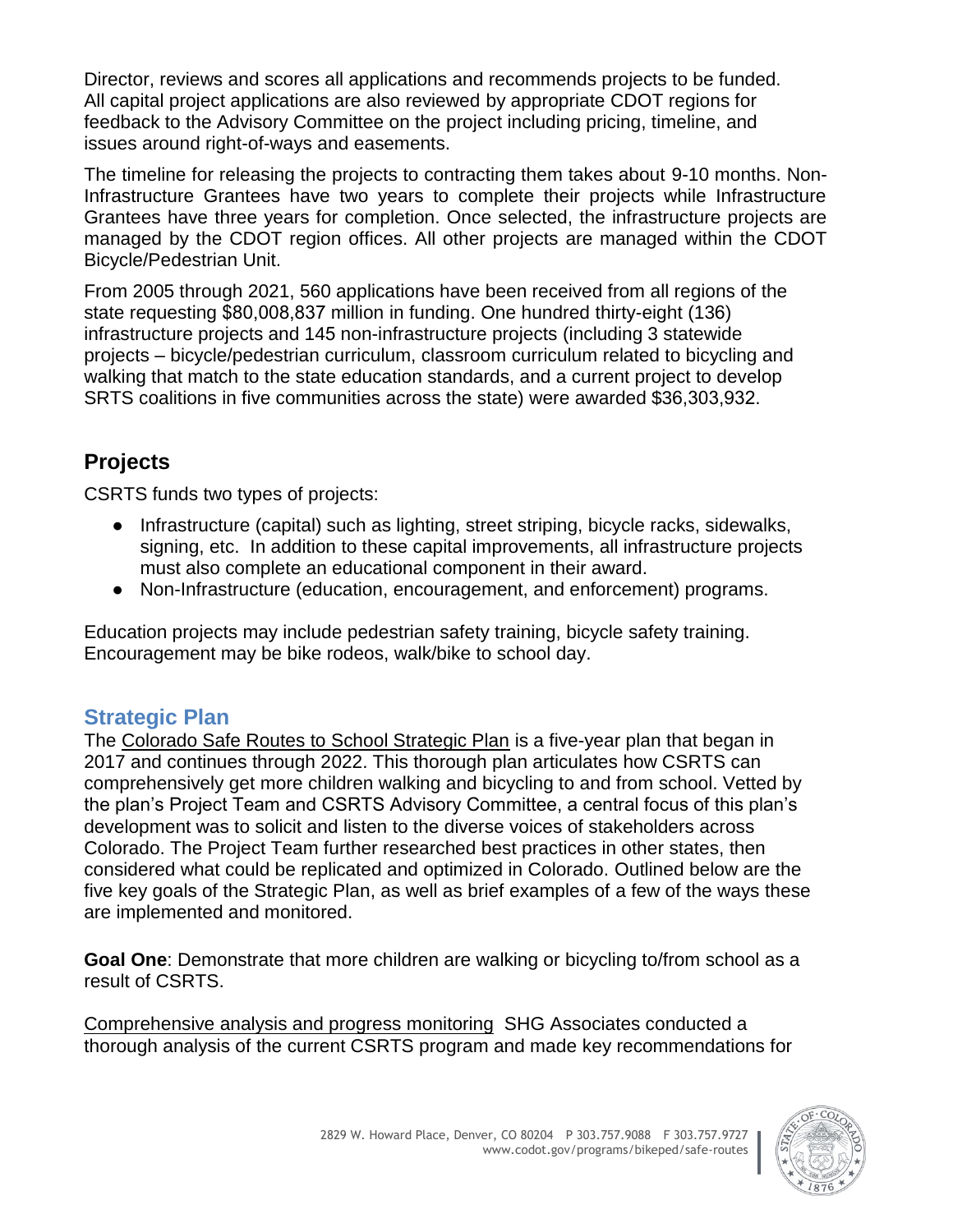consideration, including increasing data collection from grantees; utilizing incentives for special events such as Walk and Bike to School Days; expanding development of partnerships; supporting enhancement of health plans that thereby strengthen CSRTS programming; and grant project follow-up. A dashboard was further developed to support progress monitoring and study the impact of CSRTS.

Through the initial study and ongoing progress-monitoring, key findings have emerged supporting the efficacy of CSRTS programs. Notably, while there has been a decrease in the number of grant applications submitted for CSRTS funds since 2006, student tally data on CSRTS participation has increased during the same time, indicating motivation for students to participate is not exclusive to grant funding. This finding serves to highlight the effectiveness of technical assistance and educational components provided by CSRTS that encourages schools to participation in programs even without grant funds.

Other findings highlight the impact of partnerships for data collection, which has relied heavily on parent surveys. While measurements such as parent surveys and teacher tallies can be difficult to collect from across a broad range, they do provide useful feedback. Parent surveys collected in the National SRTS database indicate a barrier of parent discomfort in allowing their children to walk and bike to school. Therefore, addressing parent concerns with regard to student safety may make a meaningful difference in increasing the number of students engaging in active transportation to and from school. In doing so, it is expected that not only will the participation continue to increase among students in the CSRTS target grade range of K-5, but high school student participation will also increase long-term.

Walk/Bike to School Days: Walk and Bike to School Days are popular, key events that have grown to serve as a launch point for communities in generating awareness of and interest in Safe Routes to School Programs. Growing interest became a steady trend, and 55 schools registered for Walk to School Day in October 2006. By 2019, annual registrations regularly reached the vicinity of 178 schools, with peak participation numbers attaining 238 in 2011.

In 2013 Colorado also began promoting the newly created Bike to School Day. Eightyone Colorado schools registered their Bike to School Day participation in 2013. Over the years, participation grew to over 150 schools registered annually, with peak participation of 173 schools recorded in 2018. Due to the COVID-19 Pandemic, Bike to School Day was not celebrated in 2020.

**Goal Two**: Establish a user-friendly grant making process that makes it easier for more agencies to apply and compete for funding.

Streamlined grant-funding communication: As part of supporting our grant funding application process, concerted efforts are made each grant cycle to ensure that the opportunity was widely received. These communication efforts include:

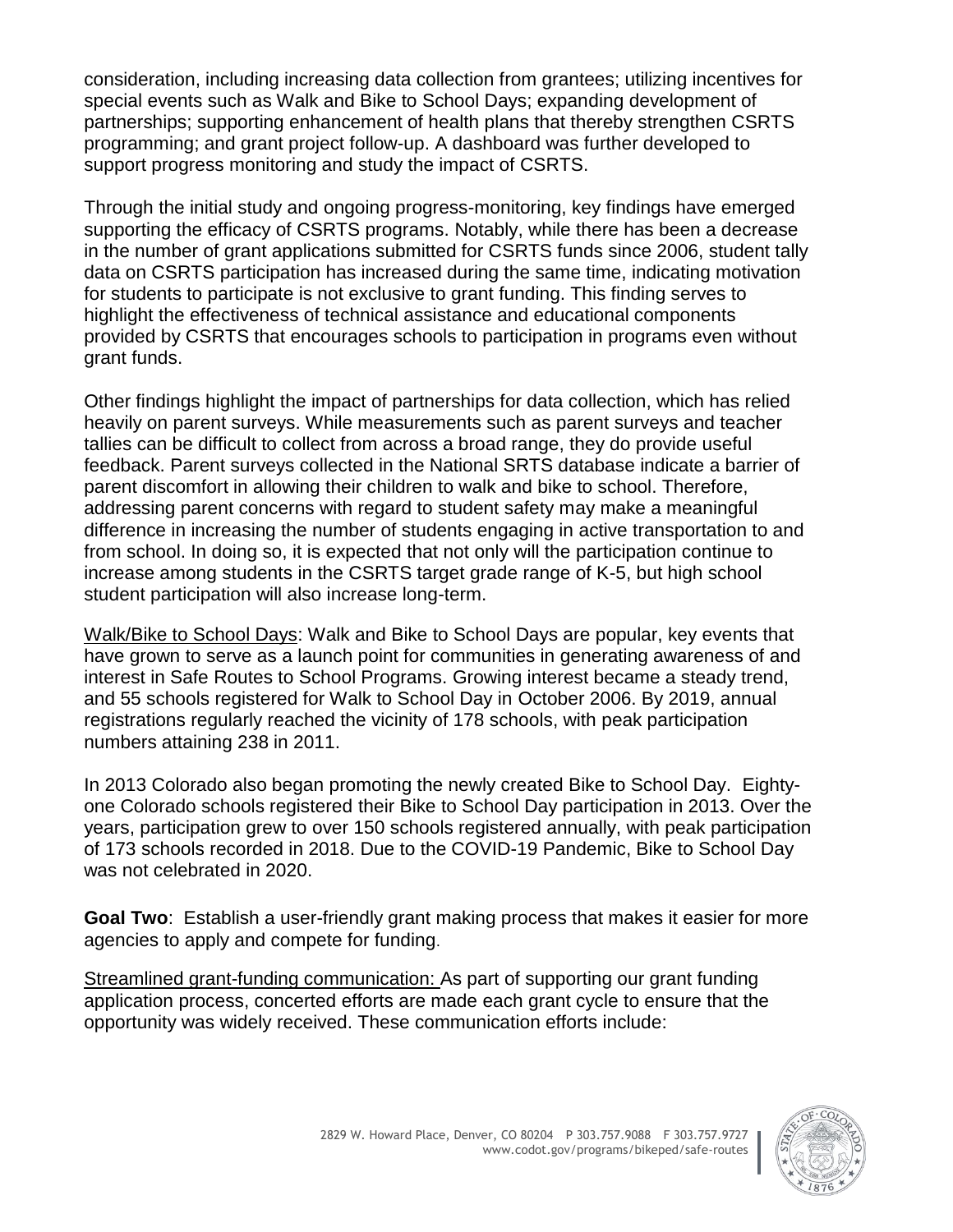- Creating a clear, streamlined [Grant Application webpage](https://www.codot.gov/programs/bikeped/safe-routes/grantapplication) with specific, timely action steps for each phase of the application.
- Creating a downloadable [Grant Application Guide](https://www.codot.gov/programs/bikeped/safe-routes/assets/fy-2021-guidelines-and-instructions-with-updates-highlighted-in-yellow-version-sept-3-2020.pdf/) that walked prospective applicants through each and every item in the application, highlighting areas that might require extra time so that they could plan accordingly. This document was made live on our website just prior to our open application period.
- Offering 1-1 grant application assistance through twenty-minute individual phone consultations.
- Special announcements and updates through bi-monthly e-newsletters and additional messages. Throughout the FY 2021 Grant Application Period, a central focus of communications was timely action steps and opportunities. The unique circumstances brought by COVID-19 necessitated exceptionally responsive, evolving messaging.

**Goal Three**: Raise awareness of the effectiveness of the program in getting children walking and biking to school.

SRTS Website: CDOT maintains a web presence for the Colorado Safe Routes to School program, [https://www.codot.gov/programs/bikeped/safe-routes,](https://www.codot.gov/programs/bikeped/safe-routes) which we have been updating to best meet the needs of our community, accessibly. Among the resources that can be found on the website include:

- CSRTS 5-Year Strategic Plan
- Current year applications
- Examples from previous years top grant awardees (infrastructure & noninfrastructure)
- Webinar recordings and registration links when available
- The most recent bi-monthly Futures in Motion e-Newsletter
- Promotional materials for special events when relevant
- Curriculum, including Adult Crossing Guard Training; Bicycle Rodeo Train the Trainer; Core Subject Bicycle and Pedestrian Lesson Plans K-8; Pedestrian Safety Lesson Plans K-2; Bicycle Safety Lesson Plans 3-6.
- *SRTS Community Coalition Building Toolkit: due to the popularity of this resource, this toolkit is currently undergoing review and will be revised*
- Safe Routes to School Resources, including a separate page of COVID-19 specific resources for as long as is pertinent

E-newsletters: In addition to maintaining an up-to-date website, we distribute bi-monthly e-newsletters, Futures in Motion, and other special communications to our CSRTS Distribution List. A cornerstone of our e-newsletters is to highlight local initiatives, and spotlight progress and results from CSRTS grantees. These spotlights are consistently popular, garnering notable positive feedback and requests to be featured.

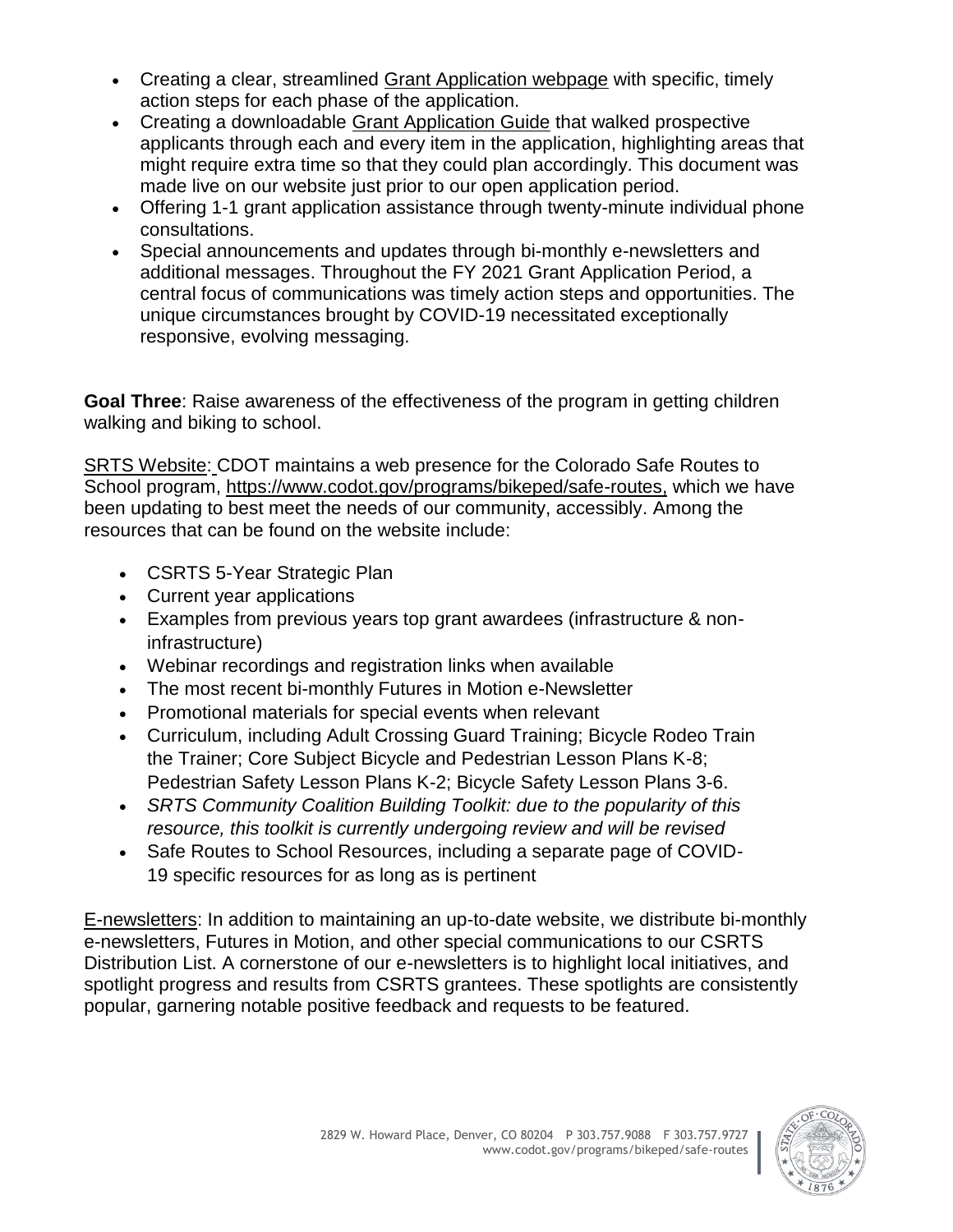**Goal Four**: Influence policy decisions that promote and support more children walking and biking to/from school.

State Census Report: In order to gain a better understanding of Colorado's landscape and thereby be best positioned to influence evaluation effectiveness and policy decisions, CSRTS partnered with Safe Routes Partnership to create a Colorado-specific census report. As a result, the first-ever statewide assessment of Colorado Safe Routes to School programs was released as part of the report, ["Safe Routes](https://www.codot.gov/programs/bikeped/safe-routes/assets/colorado-census-report-9-14-final.pdf) to School [Programs in Colorado: 2020 Statewide Program Assessment Report"](https://www.codot.gov/programs/bikeped/safe-routes/assets/colorado-census-report-9-14-final.pdf). Developed for the Colorado Department of Transportation and drawing in part from the national [Safe](https://www.saferoutespartnership.org/resources/report/srts-census-project)  [Routes to School Program Census Project,](https://www.saferoutespartnership.org/resources/report/srts-census-project) this report provides an overview of the state of Safe Routes to School programming in Colorado and a high-level assessment of challenges, innovations, and opportunities. The findings in the report are based on a Colorado statewide survey as well as a national survey of Safe Routes to School programs across the country, exploring policies, practices, and funding for programmatic activities.

School Siting Report: CSRTS partnered with the Safe Routes Partnership to investigate and understand the landscape of school siting in Colorado. Based on the findings of this initiative, a [Fact Sheet](https://www.codot.gov/programs/bikeped/safe-routes/assets/co-school-siting-factsheet_final.pdf) was prepared including an overview of the current state of the state of Colorado's school siting policies and practices. This resource further includes a summary of state legislation and Colorado Department of Education policies on school siting, as well as recommendations regarding opportunities to strengthen state policies and local policies. Following this work, CSRTS hosted [a webinar on School Siting](https://www.codot.gov/programs/bikeped/safe-routes/webinars) in October 2020, presented by the Safe Routes National Partnership and aiming to educate local and state stakeholders on school siting and how to use the resources provided.

**Goal Five**: Develop capacities of communities to launch, maintain and sustain SRTS.

Webinars: Beginning in early 2020 and continuing throughout the year, CSRTS partnered with the Safe Routes Partnership to host and present engaging, informative, and timely free webinars tailored specifically for Colorado. These webinars offer tools, tips, and resources on topics of interest to our community, including SRTS programming through COVID-19, starting and developing programs, engagement, policy, and more. Recordings are available on our website. Given the positive feedback plans for offering a second series in 2021 is underway.

Responsiveness to Covid-19: Due to the COVID-19 pandemic, standard means of encouraging kids to walk and bike to school were not available options. Walk and Bike to School Days were not held in 2020, nor were other in-person events. Time that would typically be channeled into supporting such initiatives was channeled instead into offering resources, ideas, and connections for the SRTS community. These included:

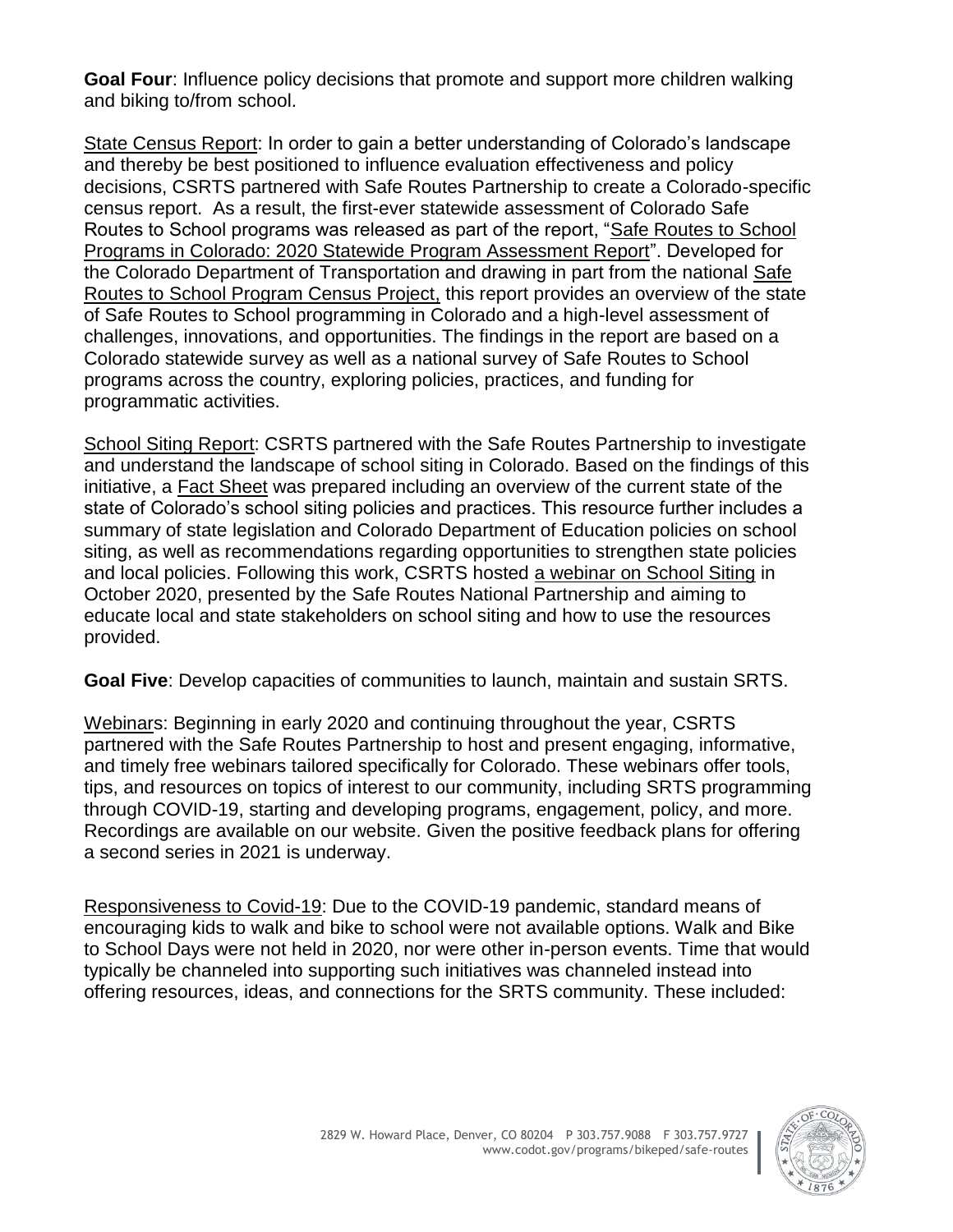- A [COVID-19 Resources page](https://www.codot.gov/programs/bikeped/safe-routes/srts-covid-resources/funding-evaluation) was added to the CSRTS website, which has been continuously updated. This page is specifically devoted to offering creative tools and guidance on how to develop, maintain, and build upon Safe Routes to School programming within these unprecedented circumstances.
- Revising traditional grant requirements: Shortly after releasing the call for FY 21 Safe Routes to School (SRTS) Projects, the decision was made to earmark approximately \$2M of \$7M available for grants to support communities experiencing hardships due to COVID.
- Promotion of healthy activity through a Walktober poster contest in October 2020, in celebration of Colorado Pedestrian Month and what would have been Walk to School Day. Winning entries were featured on the CSRTS website.

# **Colorado Historical Timeline and Current Status**

**June 2004** Colorado legislature passes the Safe Routes to School law mandating CDOT develop and implement a program with federal funds. No federal funds authorized.

**May 2005** Colorado Safe Routes Rulemaking is approved outlining program basics.

**August 2005** Congress passes SAFETEA-LU (Safe, Accountable, Flexible, Efficient, Transportation Equity Act – A Legacy for Users), authorizing funding for local programs.

**August 2005** Advisory Committee appointed by CDOT Executive Director to implement the program. Made up of 9 people representing: Educators, parents, bicyclists, pedestrians, law enforcement, two MPOs (Metropolitan Planning Organizations) and two TPRs (Transportation Planning Regions) who serve for two years.

**May 2006** Transportation Commission approves first Colorado SRTS Grants.

**October 2007** Revised 2 CCR 602-4 with CDOT contact and advisory committee term of service.

**April 2012** Rulemaking hearing was initiated as part of the global review of all CDOT rules, and updated terminology and eliminated information that concerns the rule making process in 2004 and 2007.

**May 2014** Colorado State legislature passed and Governor signed into law HB14-1301 that provides \$700,000 from state general funds for non-infrastructure projects for the SRTS program.

**October 2014** Rulemaking hearing was initiated to bring the rules in alignment with HB14-1301 requirements.

**September 2015** CDOT Transportation Commission passed Resolution TC-15-9-8 which approved the continuation of the SRTS program by committing to fund the program with \$2 million for infrastructure projects and \$0.5 million for non-infrastructure projects annually, beginning in FY 2016.